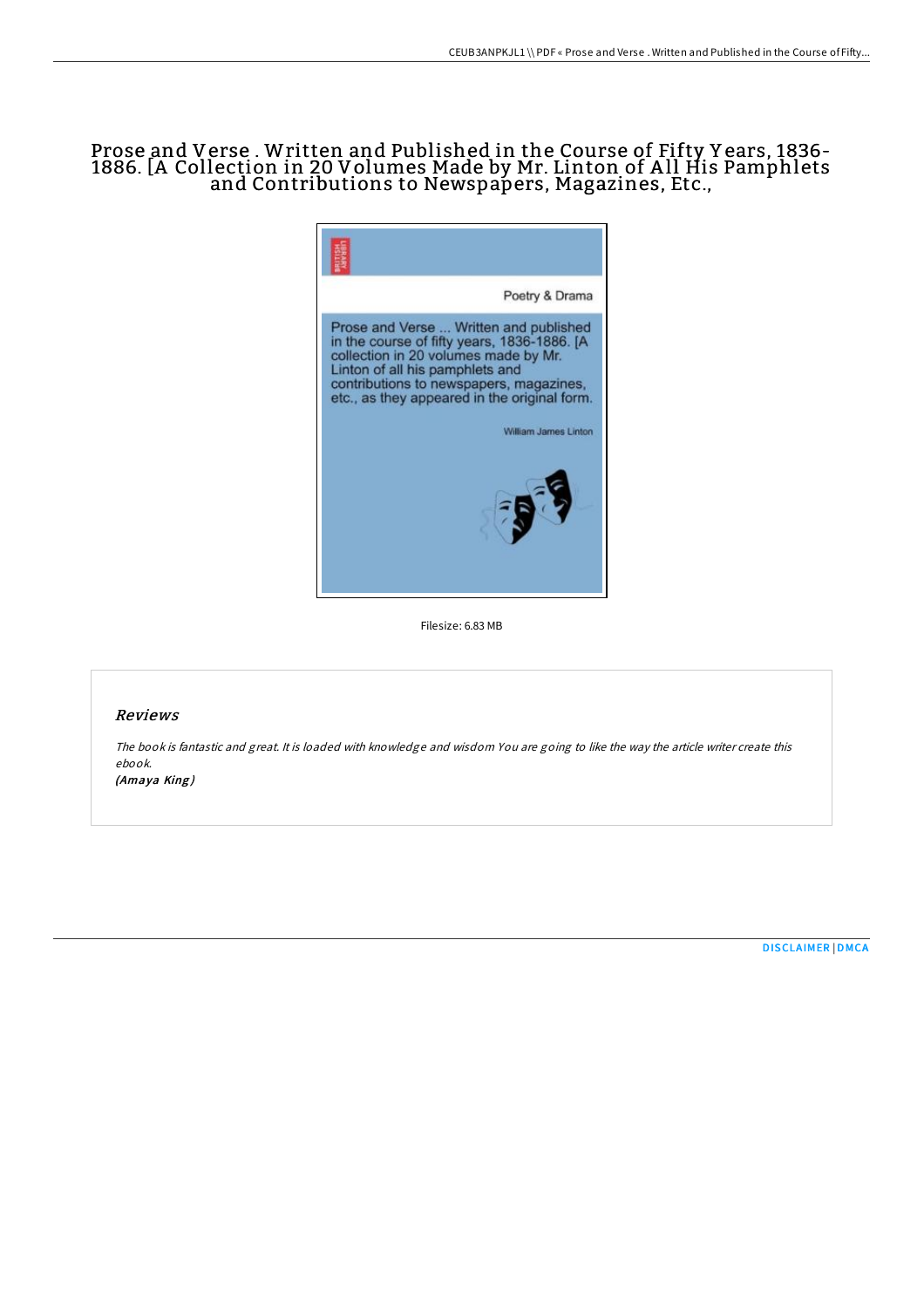# PROSE AND VERSE . WRITTEN AND PUBLISHED IN THE COURSE OF FIFTY YEARS, 1836-1886. [A COLLECTION IN 20 VOLUMES MADE BY MR. LINTON OF ALL HIS PAMPHLETS AND CONTRIBUTIONS TO NEWSPAPERS, MAGAZINES, ETC.,



British Library, Historical Print Editions, United States, 2011. Paperback. Condition: New. Language: English . Brand New Book \*\*\*\*\* Print on Demand \*\*\*\*\*.Title: Prose and Verse . Written and published in the course of fifty years, 1836-1886. [A collection in 20 volumes made by Mr. Linton of all his pamphlets and contributions to newspapers, magazines, etc., as they appeared in the original form, with titlepages and tables of contents.]Publisher: British Library, Historical Print EditionsThe British Library is the national library of the United Kingdom. It is one of the world s largest research libraries holding over 150 million items in all known languages and formats: books, journals, newspapers, sound recordings, patents, maps, stamps, prints and much more. Its collections include around 14 million books, along with substantial additional collections of manuscripts and historical items dating back as far as 300 BC.The POETRY DRAMA collection includes books from the British Library digitised by Microsoft. The books reflect the complex and changing role of literature in society, ranging from Bardic poetry to Victorian verse. Containing many classic works from important dramatists and poets, this collection has something for every lover of the stage and verse. ++++The below data was compiled from various identification fields in the bibliographic record of this title. This data is provided as an additional tool in helping to insure edition identification: ++++ British Library Linton, William James; 1836-1886. 8 . 12269.g.11.

B Read Prose and Verse . Written and Published in the Course of Fifty Years, 1836-1886. [A Collection in 20 Volumes Made by Mr. Linton of All His Pamphlets and Contributions to [Newspape](http://almighty24.tech/prose-and-verse-written-and-published-in-the-cou.html)rs, Magazines, Etc., Online Download PDF Prose and Verse . Written and Published in the Course of Fifty Years, [1836-1886.](http://almighty24.tech/prose-and-verse-written-and-published-in-the-cou.html) [A Collection in 20 Volumes Made by Mr. Linton of All His Pamphlets and Contributions to Newspapers, Magazines, Etc.,